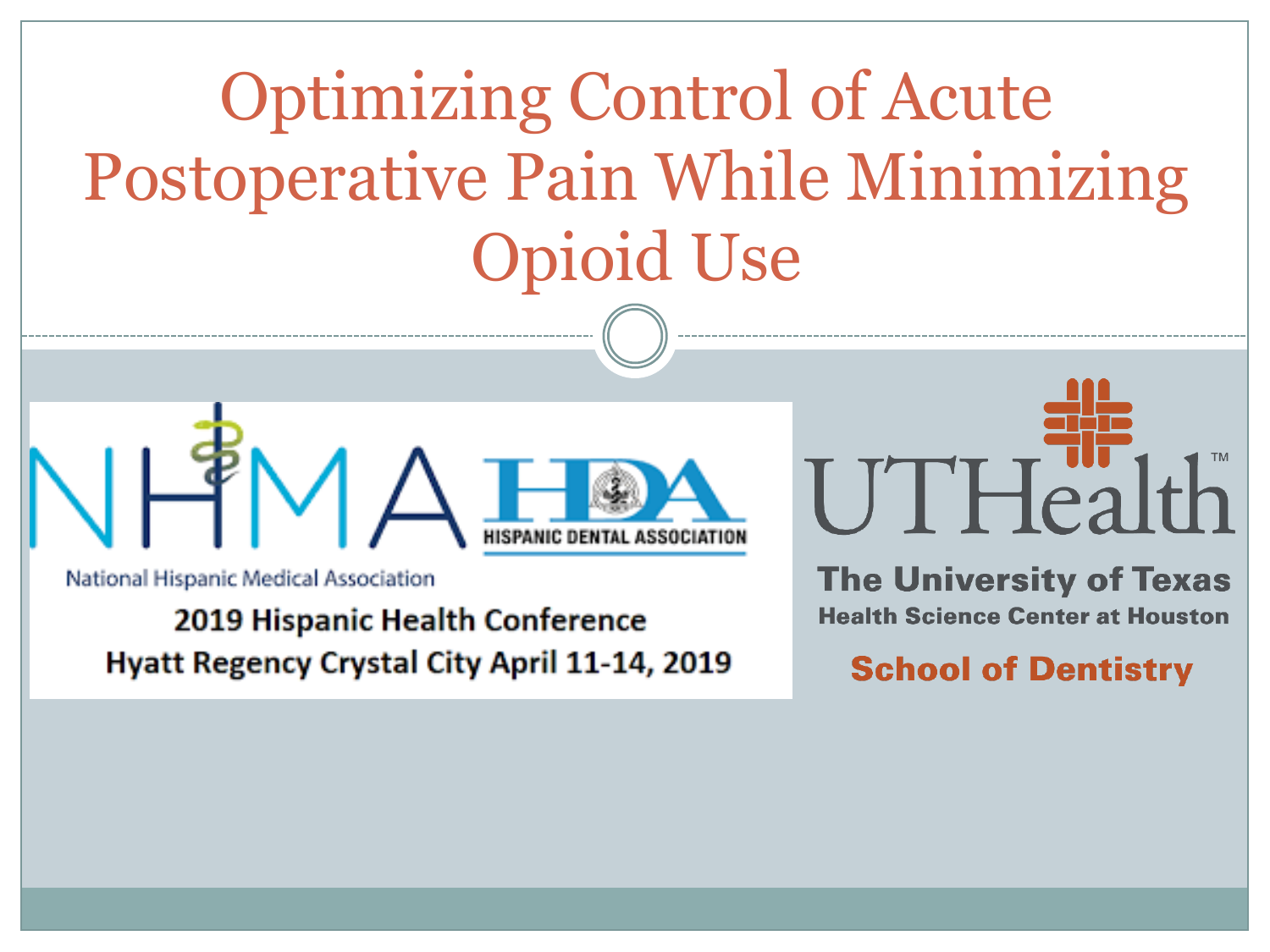### **Dental Pain Model for Analgesic Research**

### The Third-Molar Model

**Very low placebo response rate (15%)**

**Young, healthy patients, ASA I**

**Surgical trauma includes both hard & soft tissues**

**Reliably & rapidly reaches severe pain level (short time)**

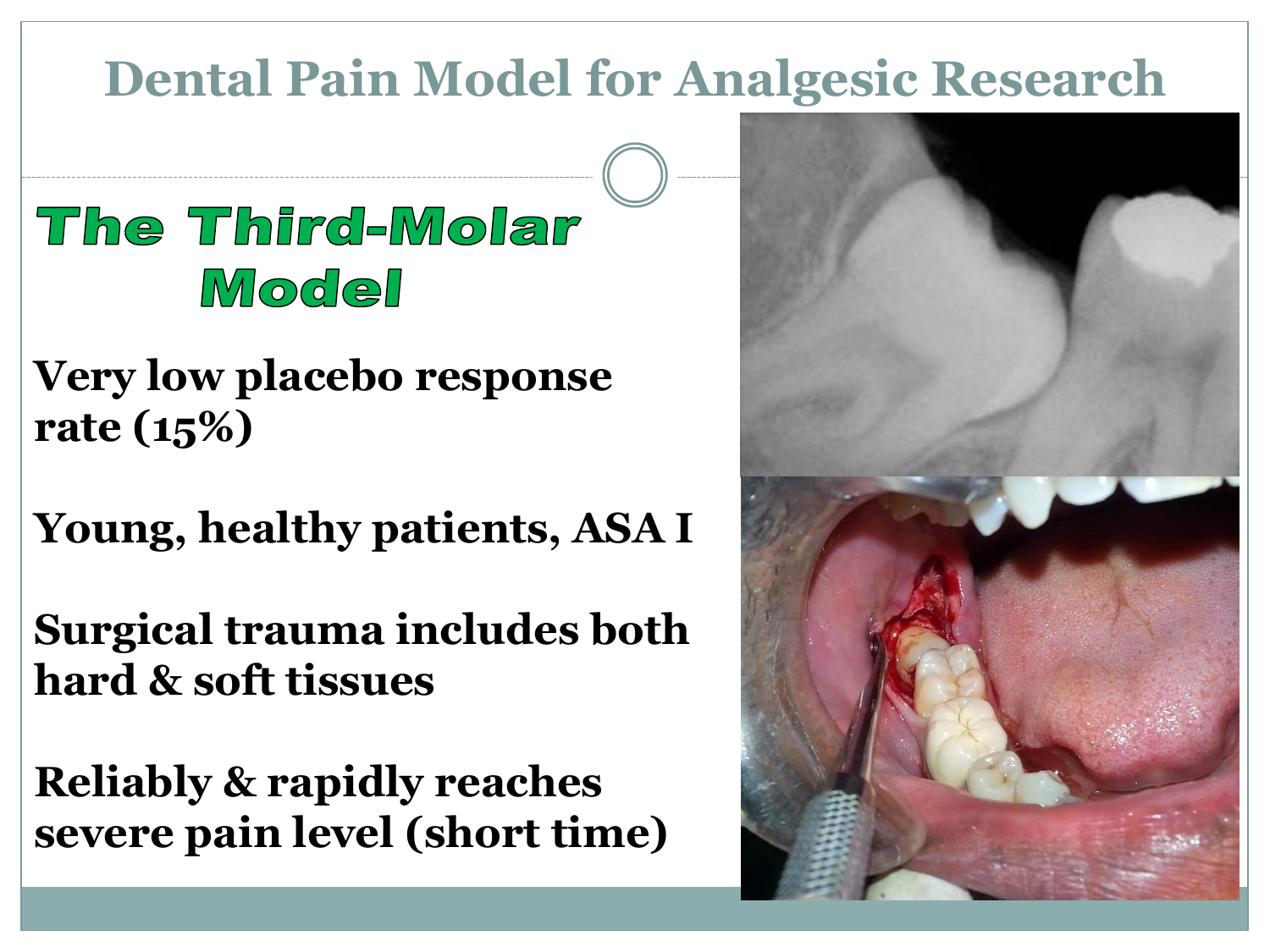**Single Dose Oral Analgesics for Acute Postoperative Pain in Adults—an Overview of Cochrane Reviews (Review)**

## **MOORE RA, DERRY S, ALDINGTON D, WIFFEN PJ**

*Cochrane Database Syst. Rev.* **2015, Issue 9 Art. No. CD008659 DOI: 10.1002/14651858.pub3**



**COLLABORATION®**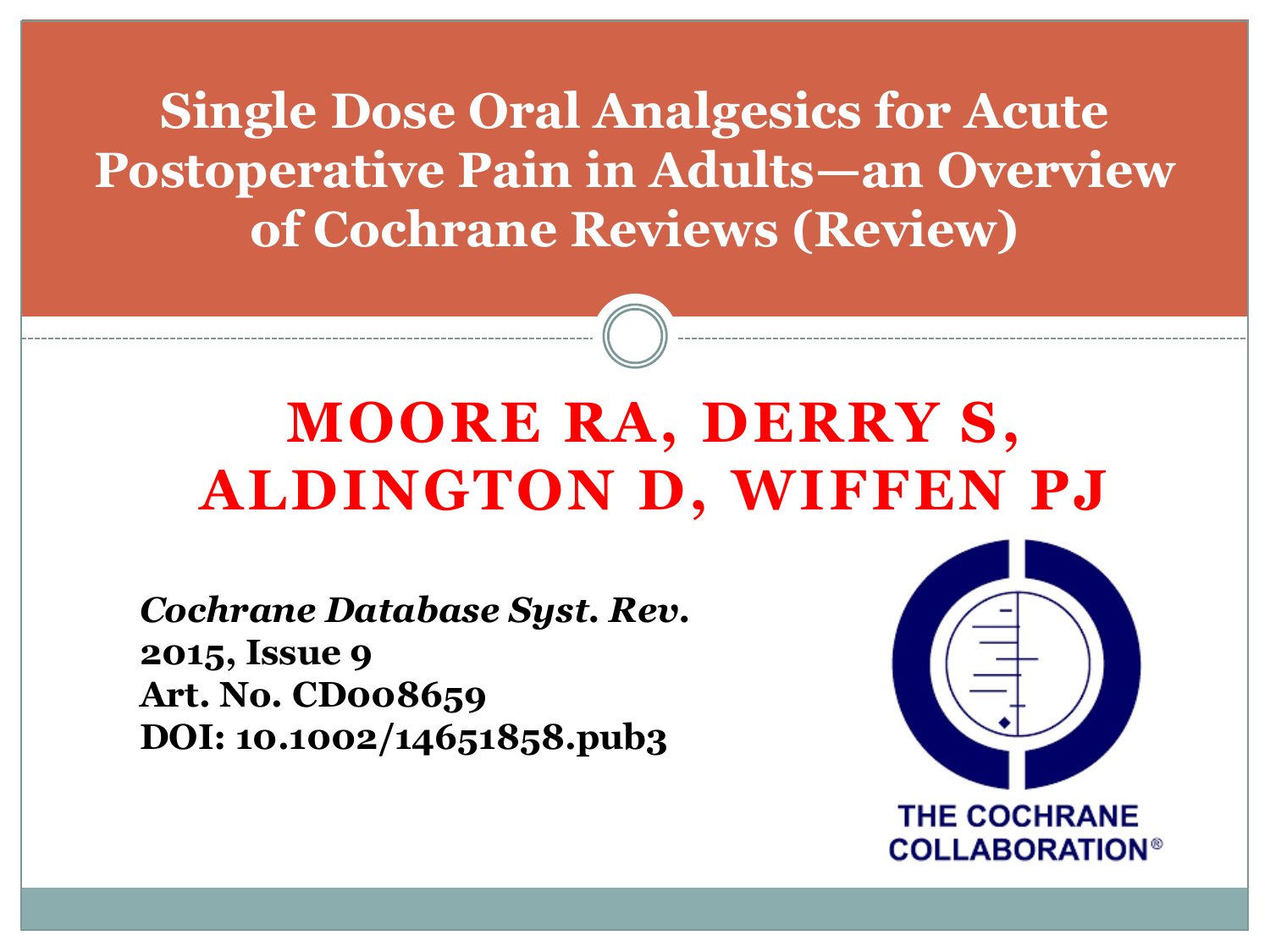# NNTs Reported by Moore et al. 2015

- $\cdot$  Ibuprofen/200 mg + acetaminophen/500 mg 1.6
- Ibuprofen/400 mg:  $2.5$
- **Long** duration (>8hrs): difunisal/500 mg, **acetaminophen/650 mg + oxycodone/10 mg**, **ibuprofen/400 mg + APAP/1,000 mg**
- No evidence for analgesia: aspirin/500 mg & oxycodone 5 mg (stand-alone)
- No systematic reviews of hydrocodone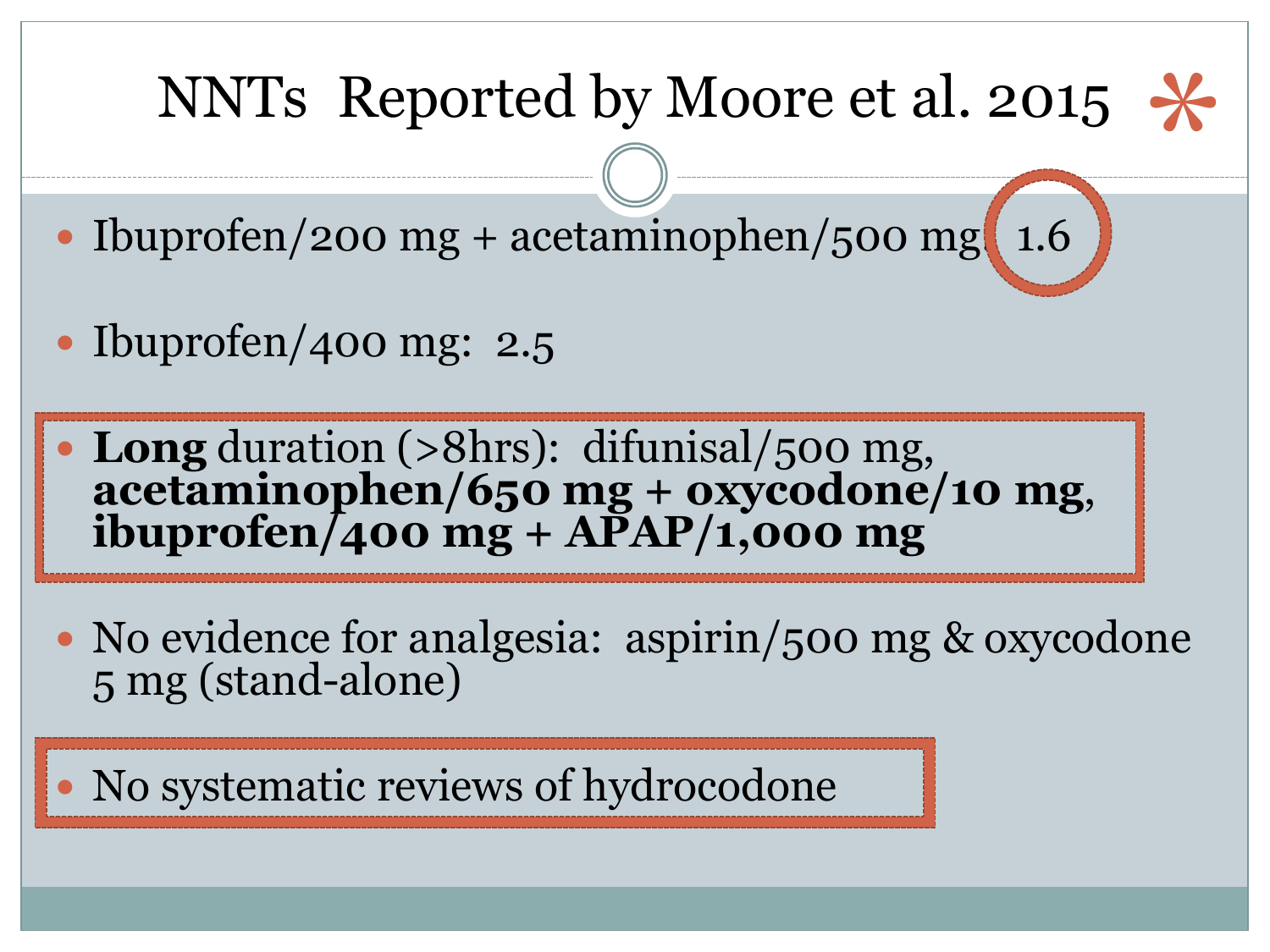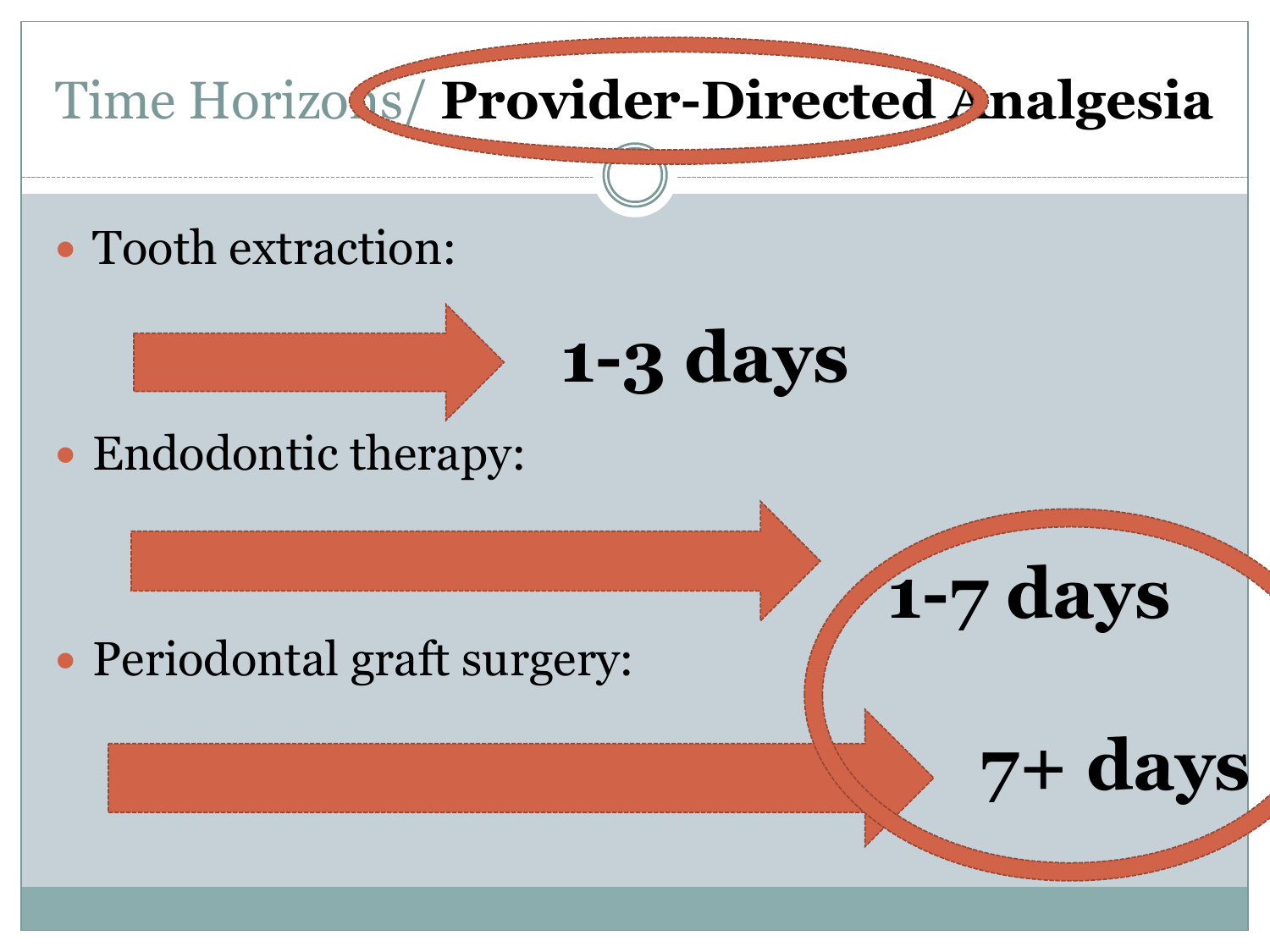

(modified from Collier et al., *Br. J. Clin. Pharmacol.* 1978;5:530)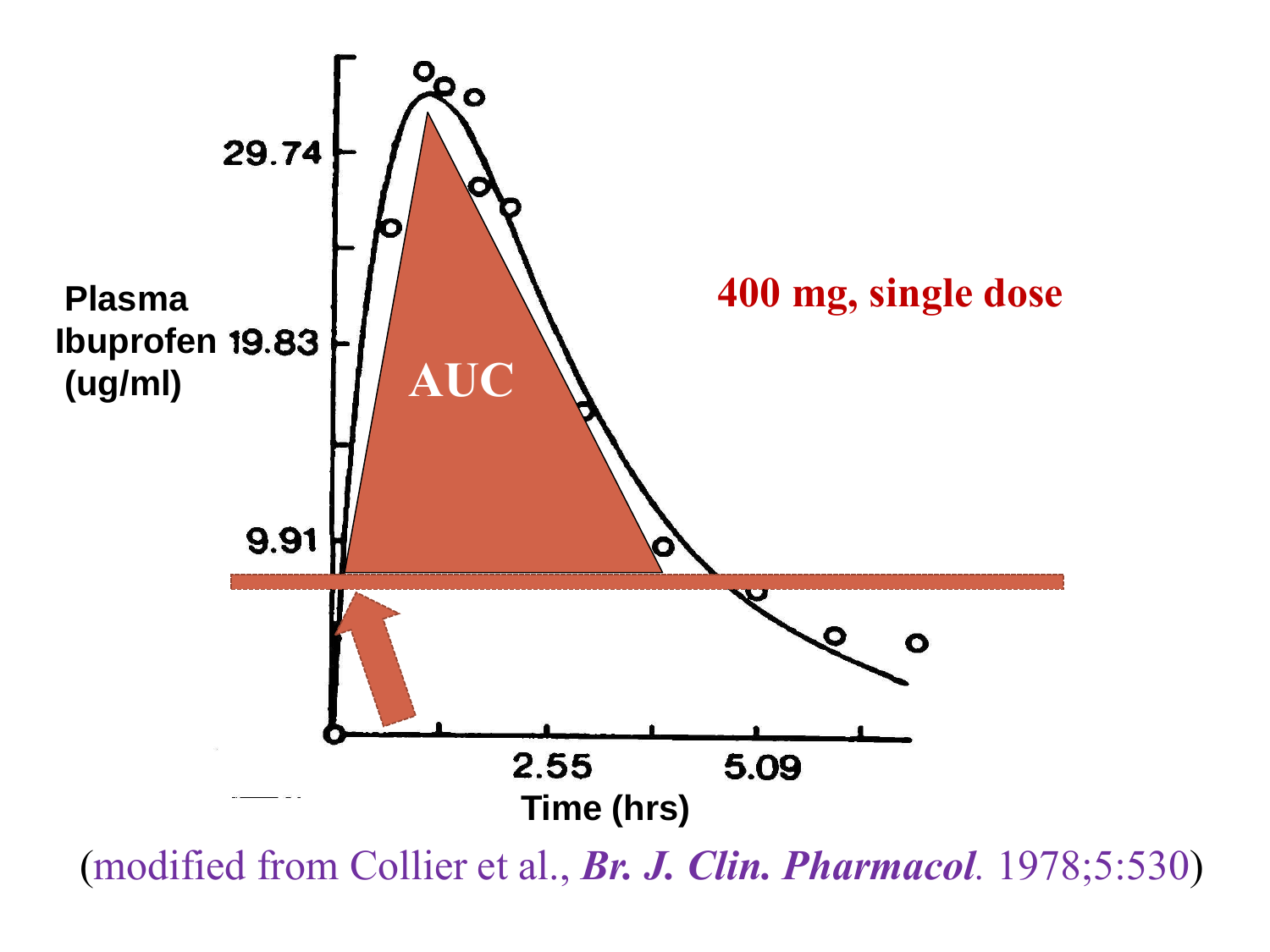# **Opioids: Consistently Variable**

- **Less efficacious than NSAIDs as single agents**
- **Subject to pharmacogenetic polymorphisms**
- **Nausea, vomiting**
- **Sedation**
- **Important alternatives (ASA allergy, NSAID intolerance, GI disease, coagulopathies)**

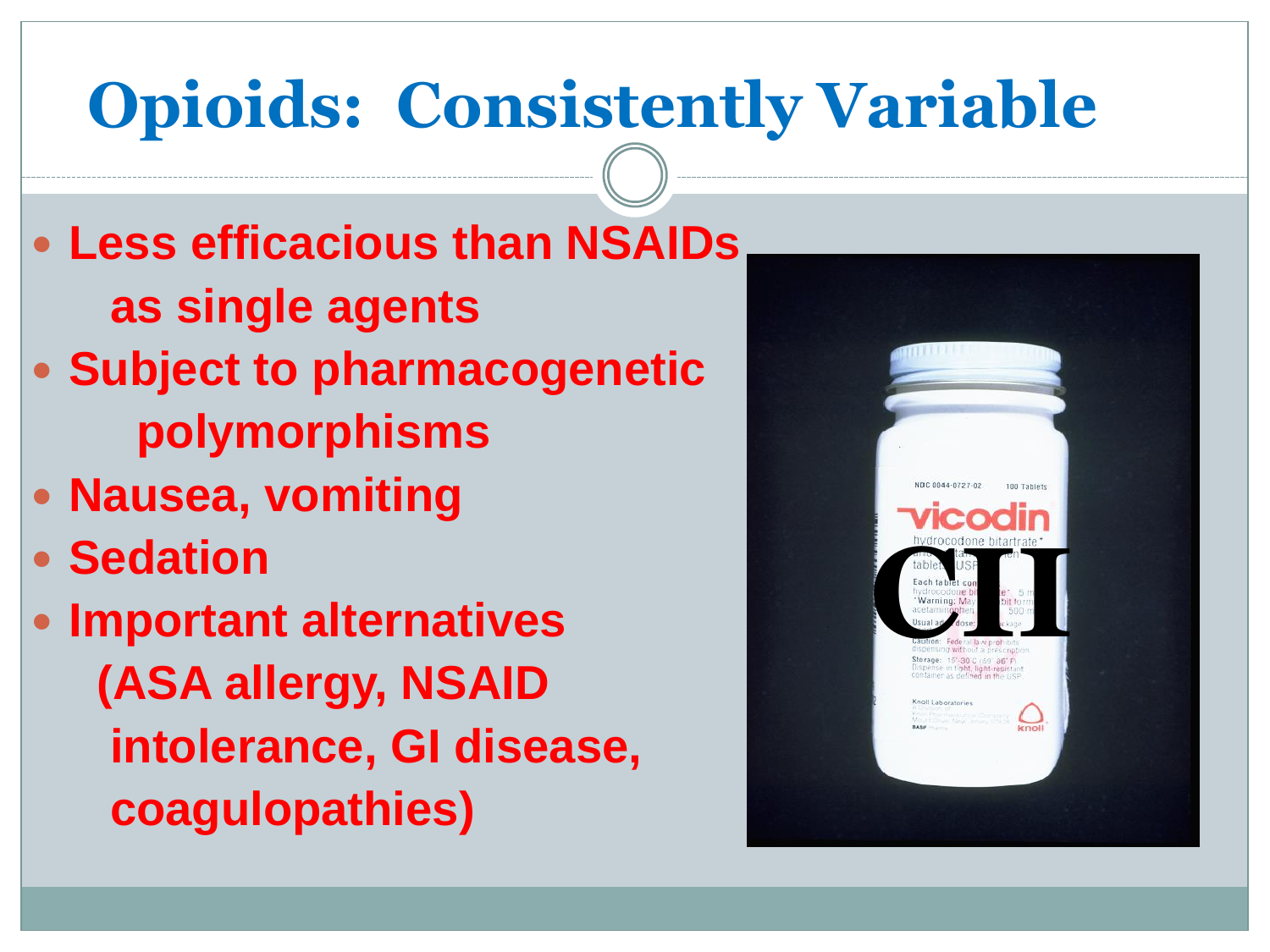

### **Oxycodone blood level following single oral dose (manufacturer's data)**

\*Manufacturer's recommended dose =  $5$  to 1 $5$  mg q. 4 -6 hrs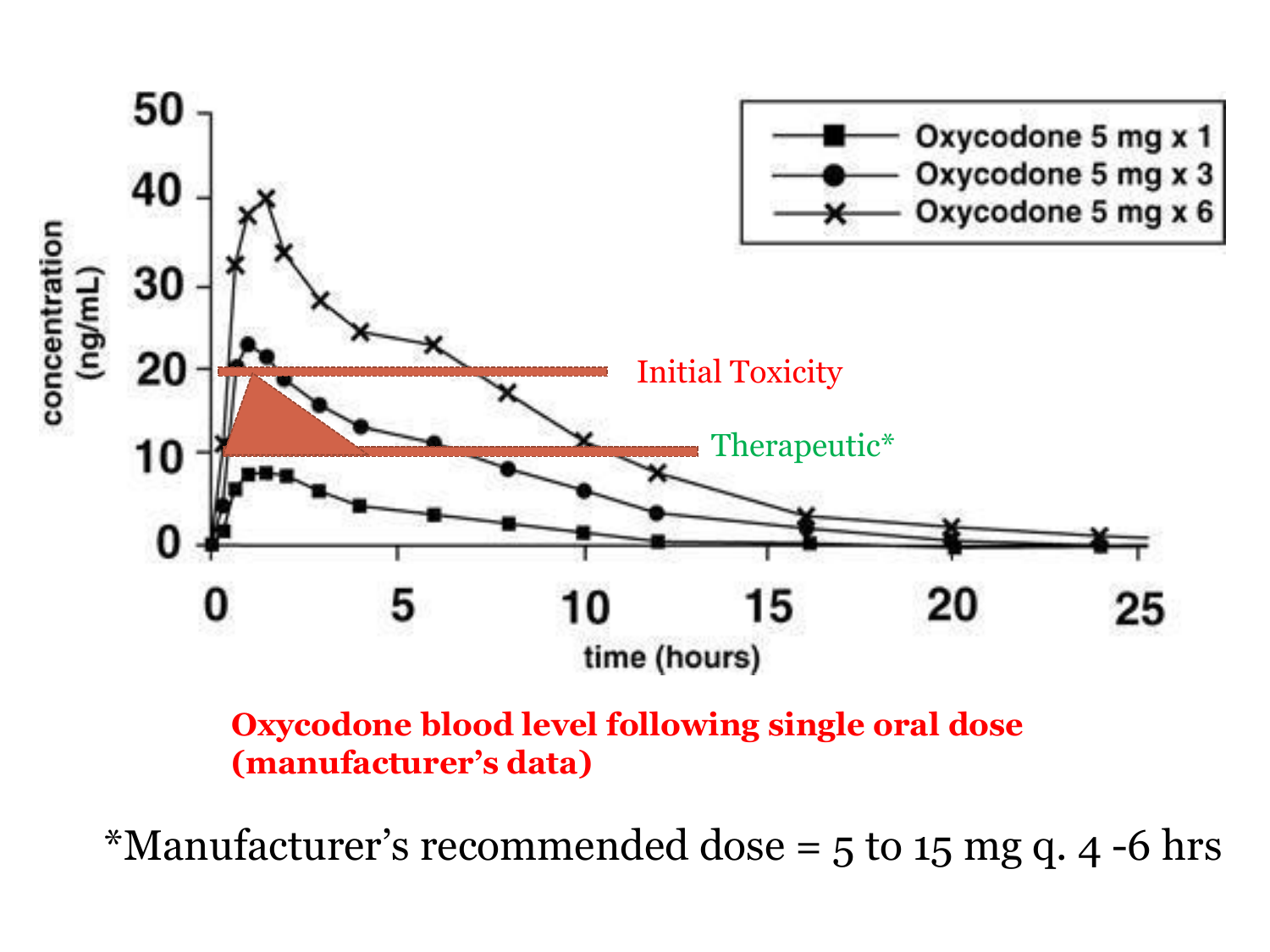### Pharmacogenetics & Analgesics





### **HYDROCODONE HYDROMORPHONE**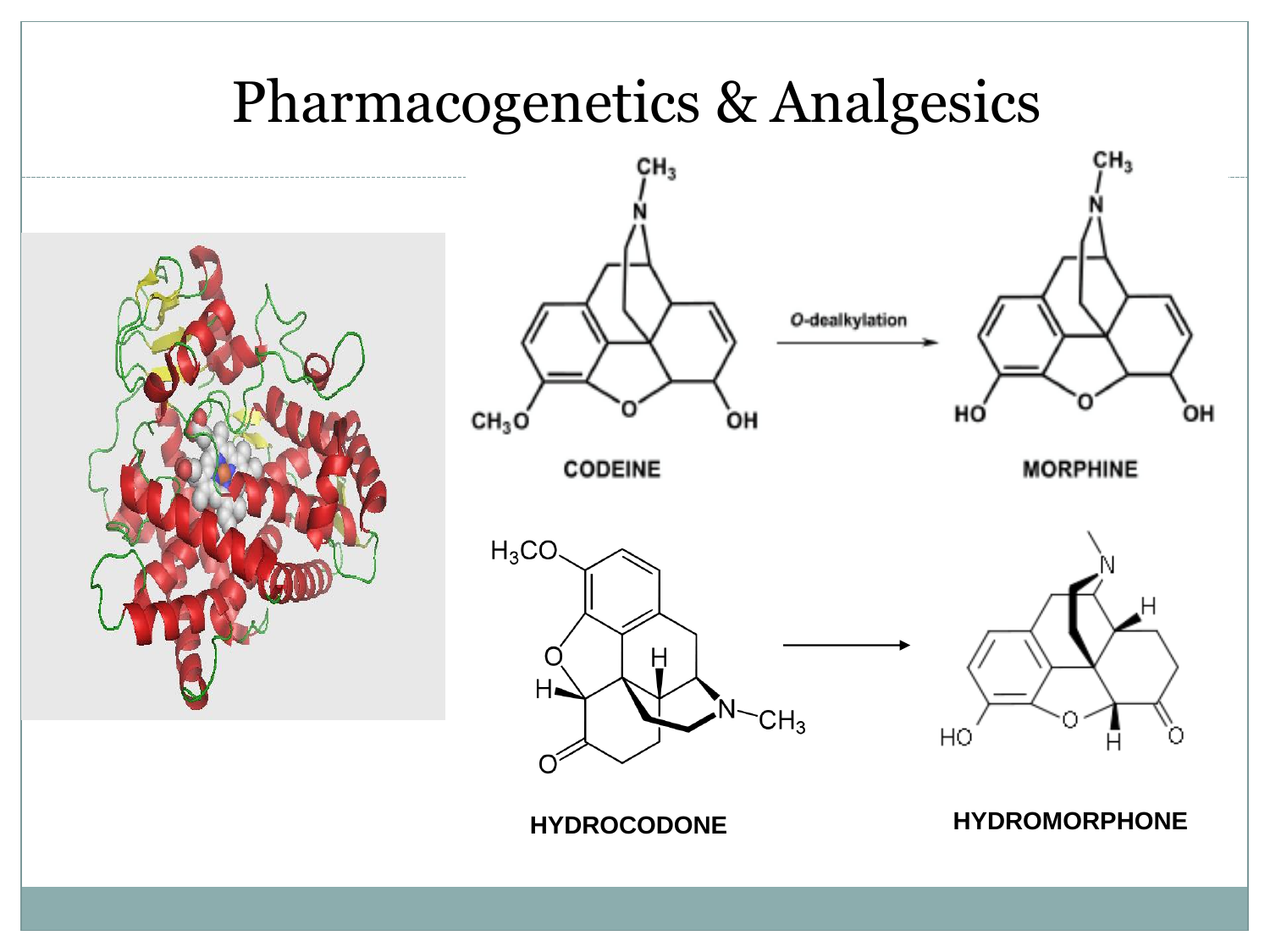## Oxycodone vs. Hydrocodone

- Evaluated in systematic reviews/meta-analyses
- Adult dose range 5-15 mg
- $T_1/2 =$
- Phase I: CYP 3A4
- Protein binding:
- No combinations with APAP

### **Oxycodone Hydrocodone**

- Evaluated in limited number of RCTs
- Adult dose range 5-15 mg
- $\bullet$  T<sub>1</sub>/<sub>2</sub> =
- Phase I: CYP 2D6
- Protein binding:
- Only available in combination with APAP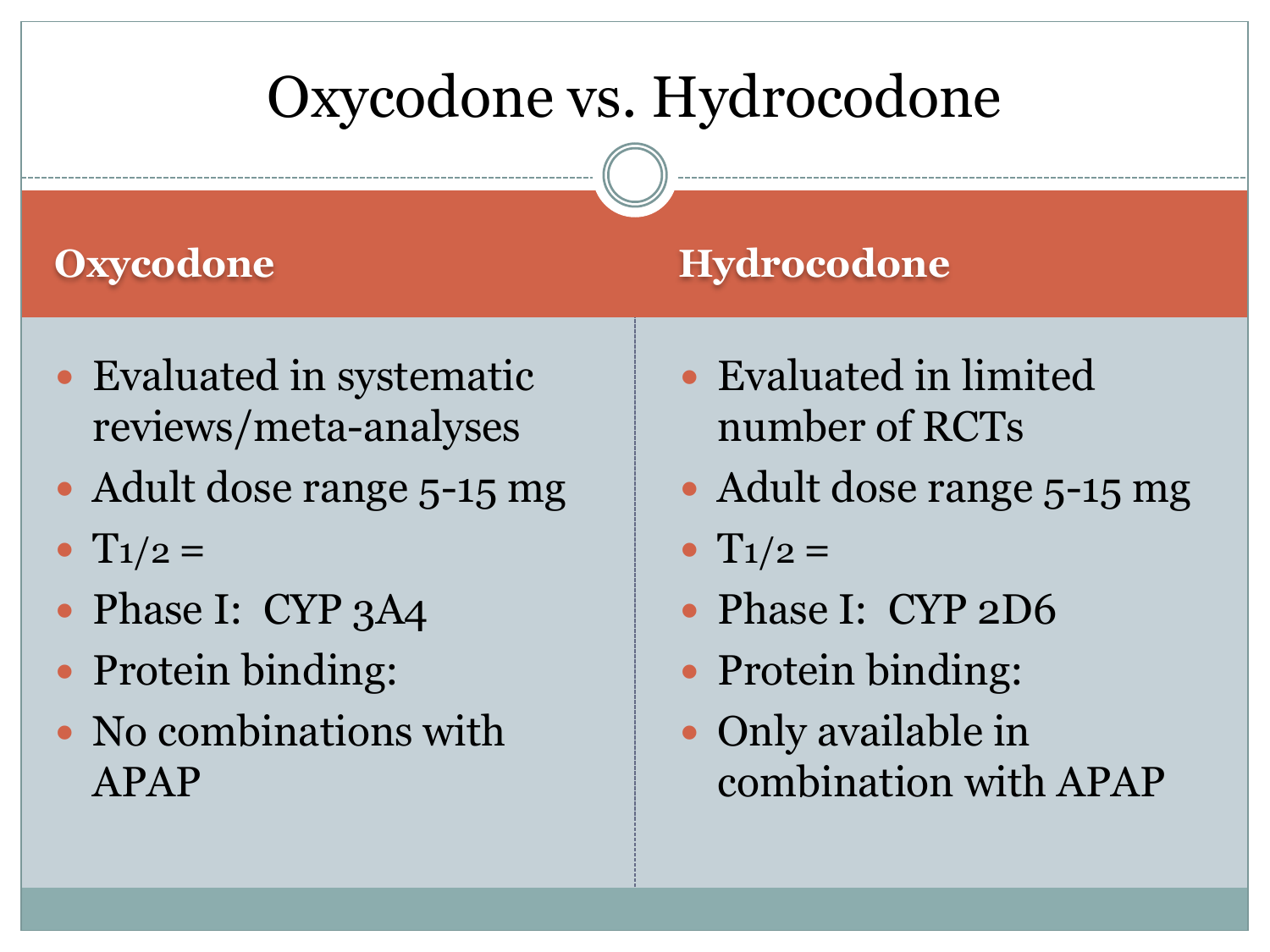**Using the Evidence: OTC Drugs \*adult patient, ASA I, no contraindications**

For pain relief, take 400 mg ibuprofen (2 Advil) **with** 1,000 mg acetaminophen (2 Extra-Strength Tylenol) immediately, then every 8 hours as needed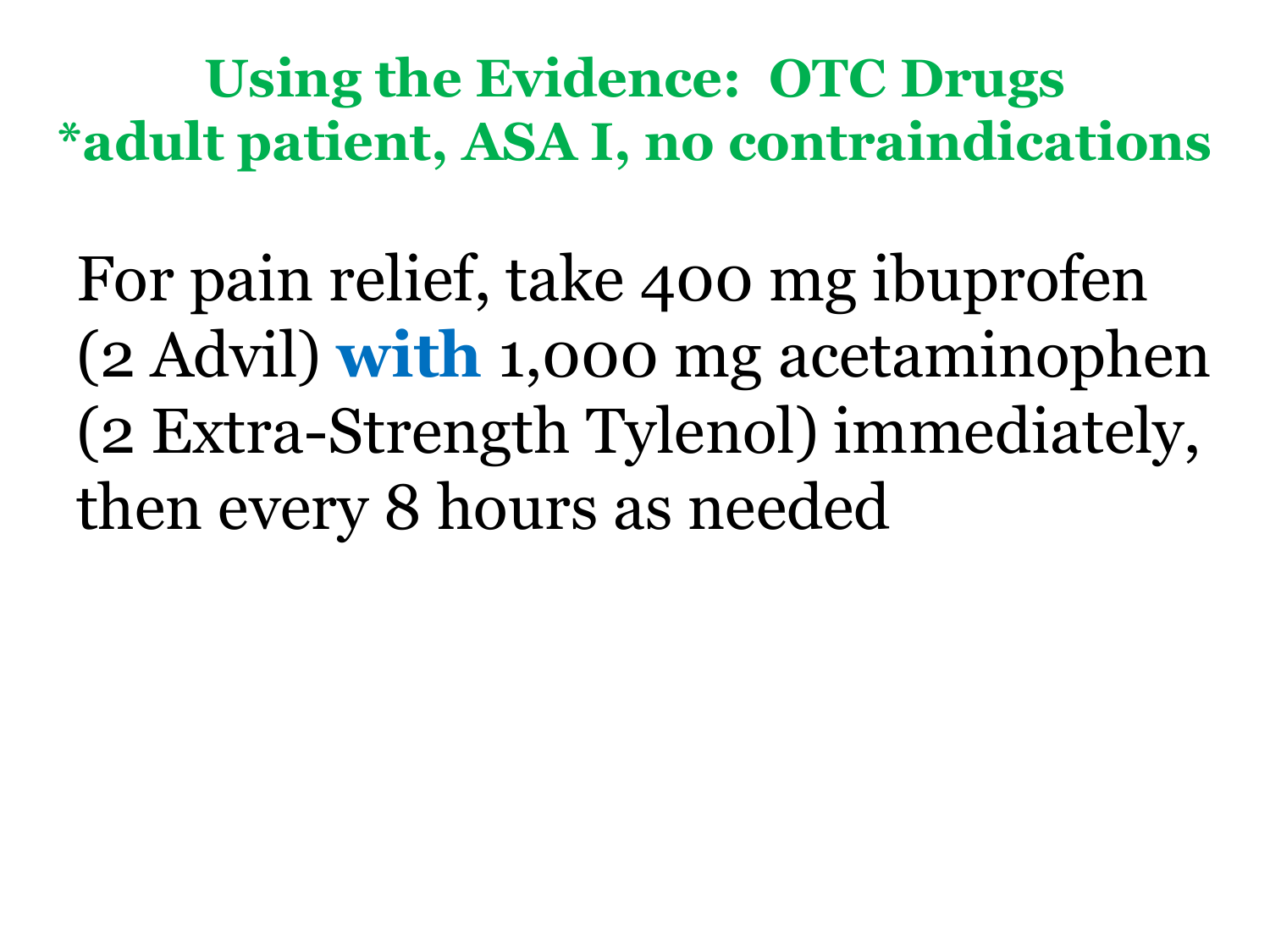**Using the Evidence: Rx Opioid Drugs \*adult patient, ASA I, no contraindications**

# Rx

Oxyocodone immediate-release, 5 mg tabs Disp: 6 (six) tabs Sig: Take 2 tabs **with** 1,000 mg Acetaminophen (2 Extra-Strength Tylenol) immediately, then every 8 hours as needed, for dental pain. Warnings: Do not drive, etc.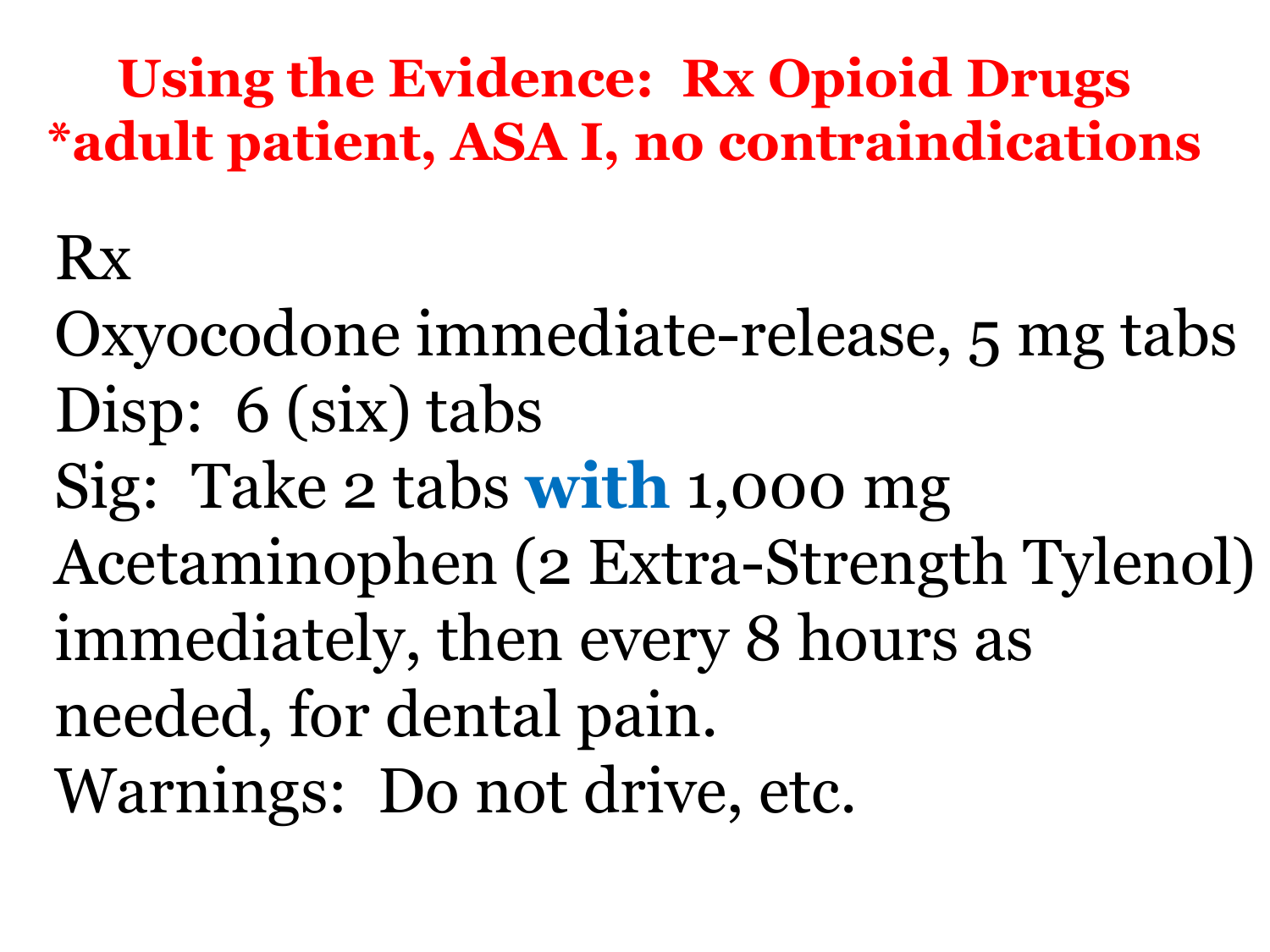# **Opioid Prescribing: Acute and Postoperative Pain Management (AAOMS White Paper 2017)**

**Pre-emptive NSAIDs Perioperative corticosteroid Long-acting local anesthetic Avoid long-acting/ER opioids NSAIDs are "first-line" anaglesics NSAIDS+APAP work syngergistically Consider short-acting opioids for breatkthrough pain Use Rx monitoring programs**

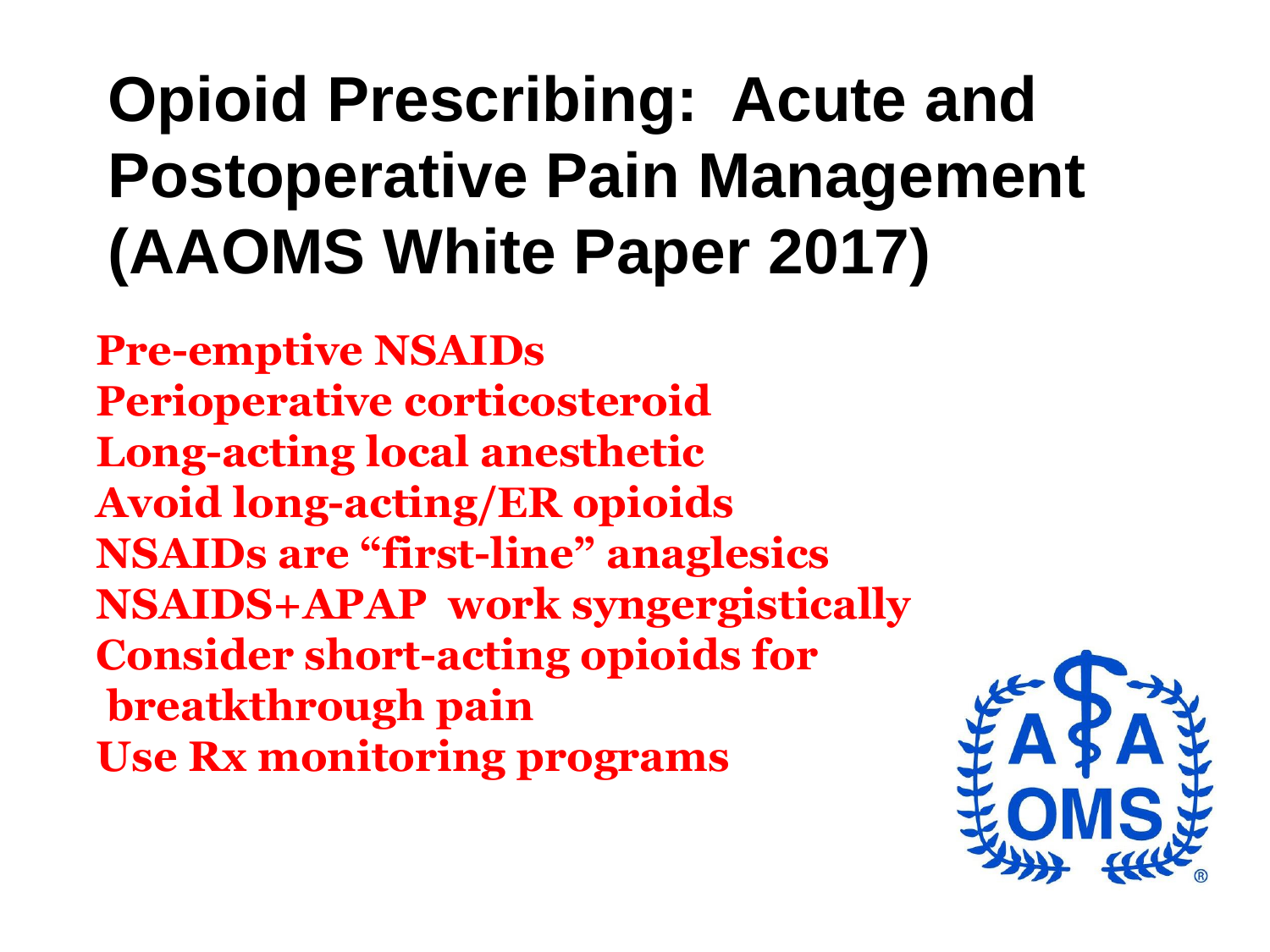# Trending NOW: Analgesics

### **Prostaglandin Receptor Antagonists. AL-8810** Sharif NA, Klimko PG. *Brit. J. Pharmacol*. 2018

### **Preemptive Analgesia/Perioperative Dextromethorphan**

King MR et al. Perioperative dextromethorphan as an adjunct for postoperative pain: a Meta-analysis of randomized controlled trials.

*Anesthesiol.* 2016;124(3):696-705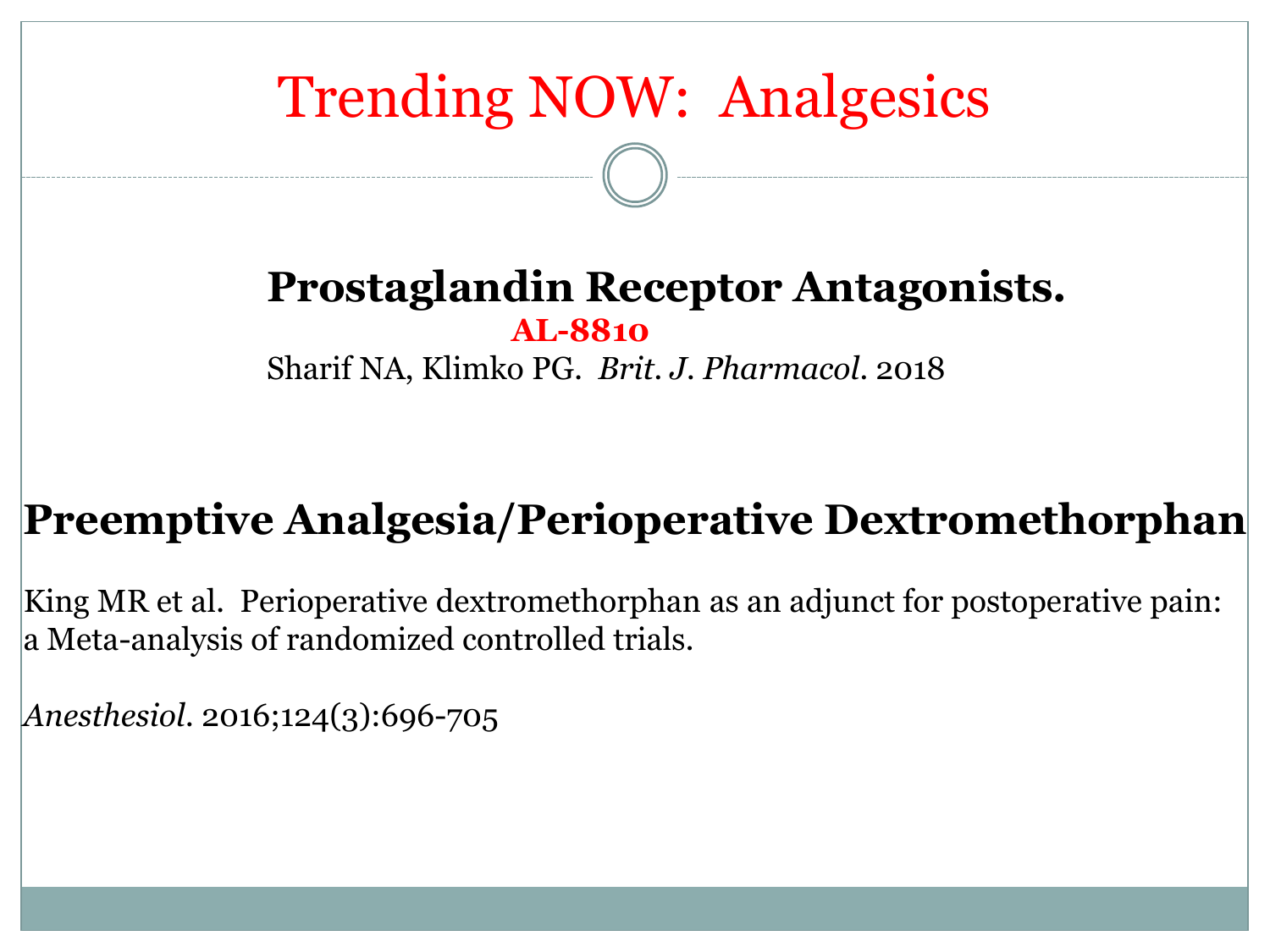### Using the Evidence: Are NMDA Receptor Antagonists in Our Future?